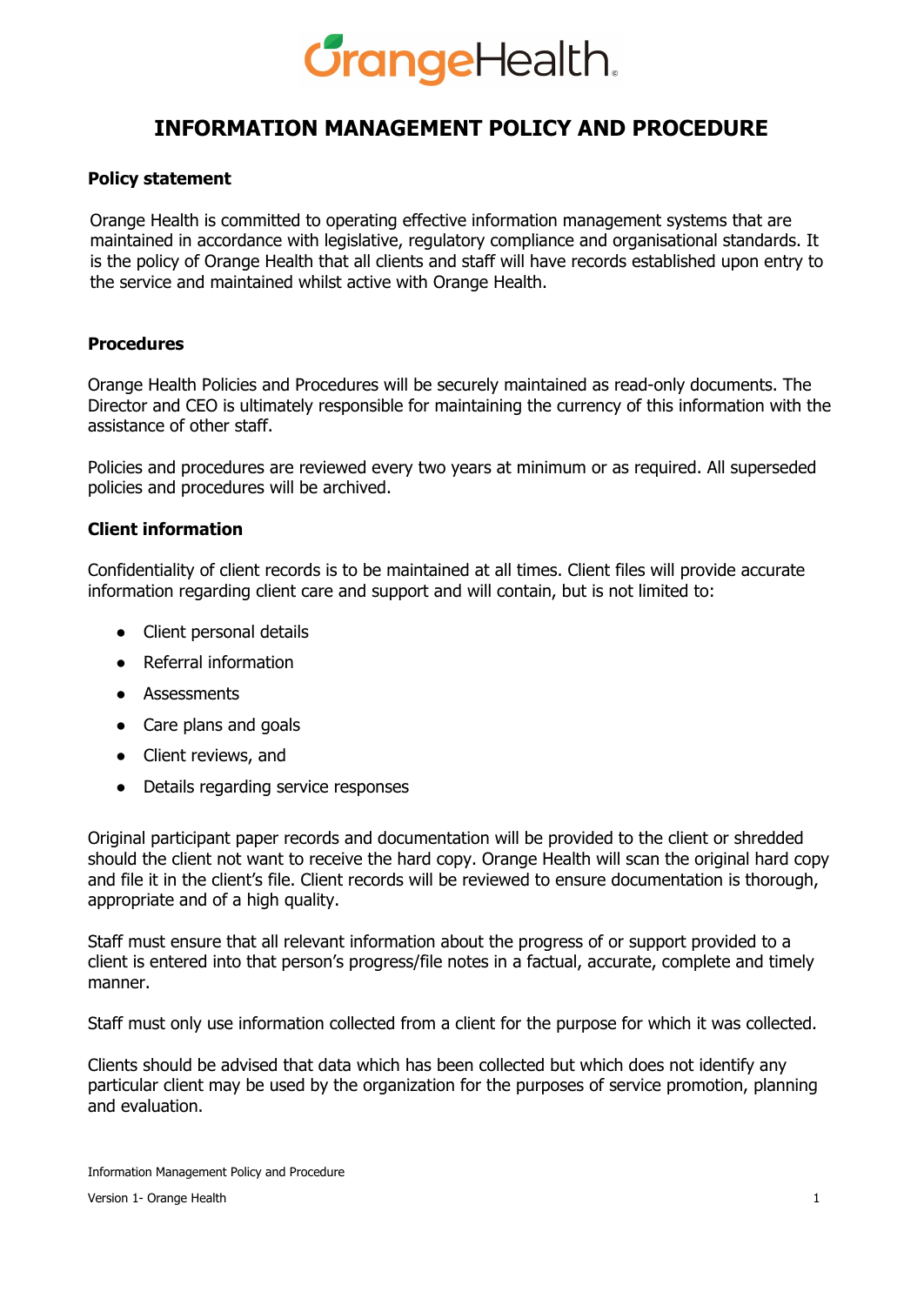## **GrangeHealth.**

#### **Entering an Orange Health service**

A client file will be created to act as the central repository of all client service information and interactions. This will only contain material relevant to the management of care or support needs including but not limited to:

- Copy of signed agreement and schedule of supports
- Assessments
- Orange Health Client Referral Form
- Communication notes
- Client rights and service charter
- Rights to an advocate
- Complaint information
- Consent to share form

#### **Ongoing documentation procedures**

Staff must maintain client information in accordance with system practices. Staff must document client information and service activities only on Orange Health approved forms or tools.

#### **Setting up and maintaining files for Clients**

Once the personal file for clients has been established, staff must maintain that file. This requires staff to ensure that all information is accurate, up to date and complete.

When a client leaves the service, his/her personal file are to be stored in a secure location, all under the control of Orange Health.

#### **Progress/file notes for clients**

Progress/file notes for clients must include the following components:

- The date of each entry being made
- The time the entry is being made
- The surname or initials of the person making the entry

Staff must ensure that all relevant information about the client is entered into the person's progress/file notes in a factual, accurate, complete and timely manner. The progress/file notes for each client should be written when a significant event occurs or to record the type of support provided while on duty.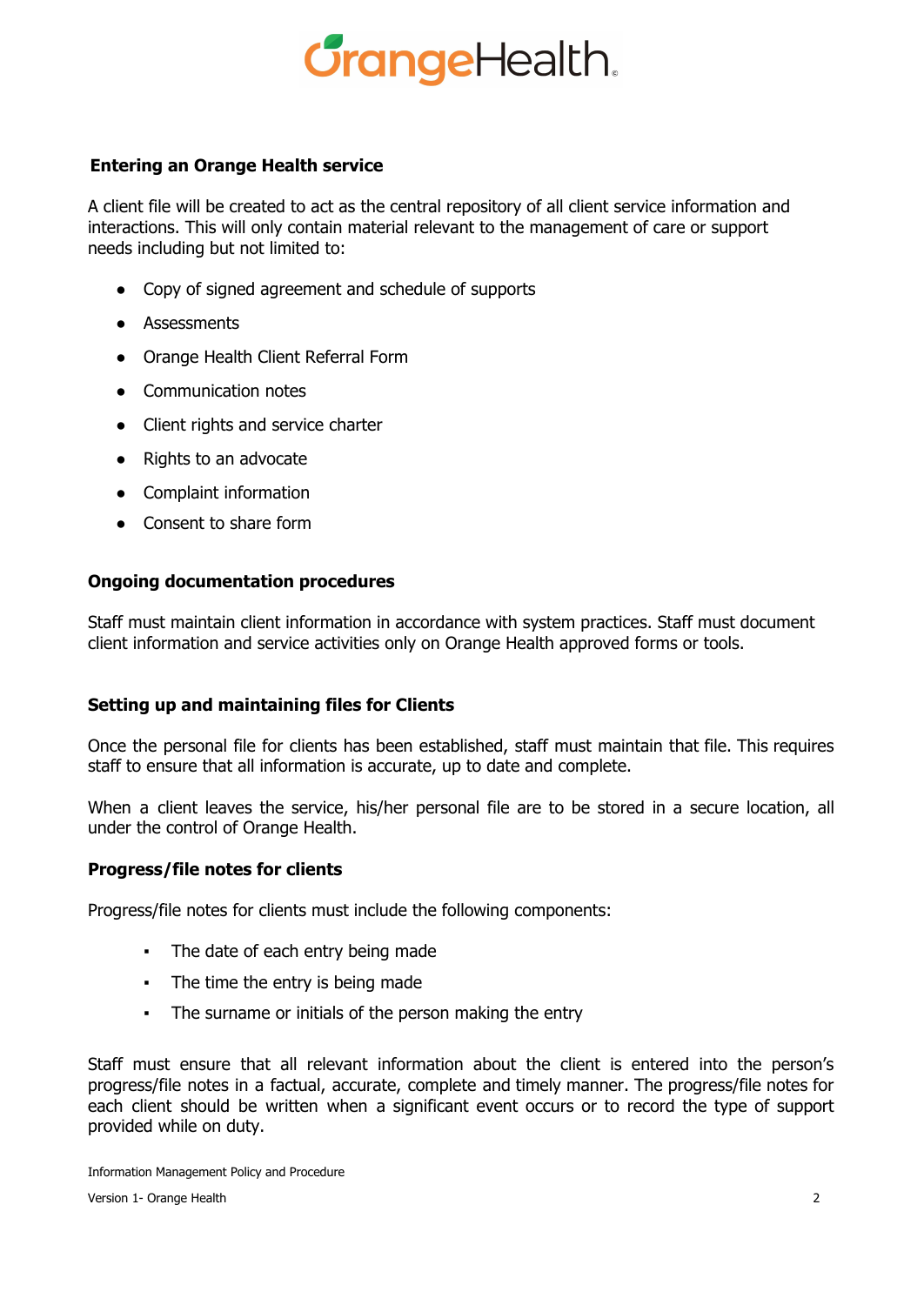

Whenever required the clients should be made aware of what has been recorded in their progress/file notes.

#### **Staff records**

Staff files are to be retained securely and are available only to the CEO and relevant Managers/Staff.

#### **Minutes of meetings**

Minutes of meetings are to be retained securely and are available only to the Director, CEO and relevant staff as appropriate.

#### **Other administrative information**

Individual staff are responsible for organising and maintaining the filing of general information in accordance with their position descriptions. Administrative information including funding information, financial information and general filing is to be maintained securely with access only to authorised personnel.

#### **Electronic data**

#### Data storage and backup

All data will be stored on the dedicated in the cloud drives. All computer data, including emails, is backed up to a remote server.

#### External programs

No programs, apps, external data or utilities are installed onto any workstation without the permission of the CEO.

#### **Email**

Staff must limit the sending and receiving personal emails. Inappropriate or other junk email received is to be deleted immediately. Under no circumstances are staff to respond to junk emails.

#### Internet

Internet access is restricted to work related purposes. Internet access reports may be maintained and are reviewed by the CEO. Under no circumstances are staff to access inappropriate sites.

#### Social media

It is acknowledged that social media (social networking sites (Facebook, Twitter etc.), video and photo-sharing sites, blogs, forums, discussion boards and websites) promote communication and information sharing.

All staff are required to ensure the privacy and confidentiality of the organisation's information and the privacy and confidentiality of client information. Staff must not access inappropriate information or share any information related to their work through social media sites.

Information Management Policy and Procedure